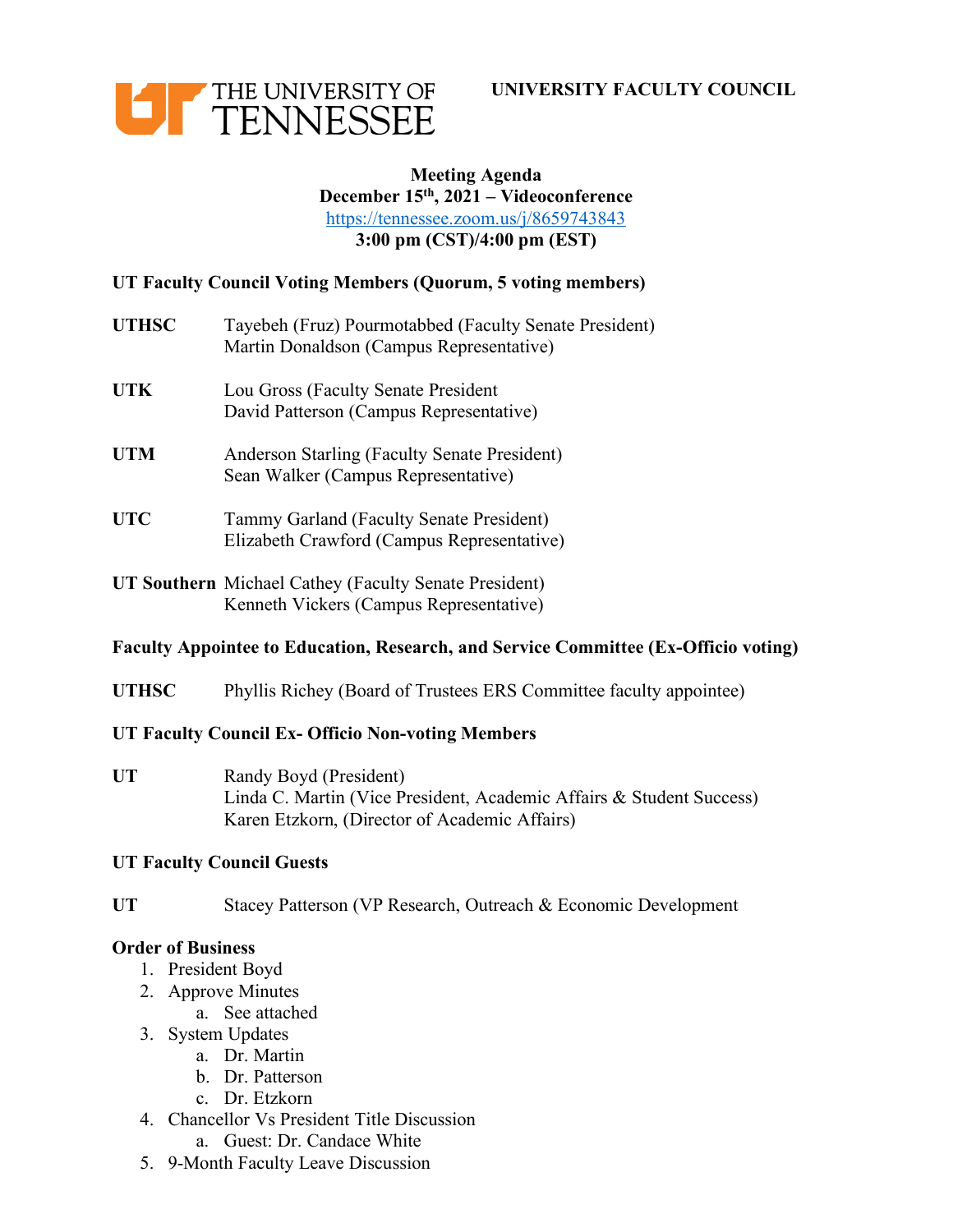- a. Based on concerns/questions, invite Brian Dickens to next meeting?
- 6. Update about meeting with Cindy Moore
	- a. Trying to set up a meeting to specifically discuss issues with Chairman Compton
- 7. Discussion of Faculty member on BOT
- 8. Employee Privacy Concerns
	- a. Lou Issue with tracking productivity
- 9. Other new business?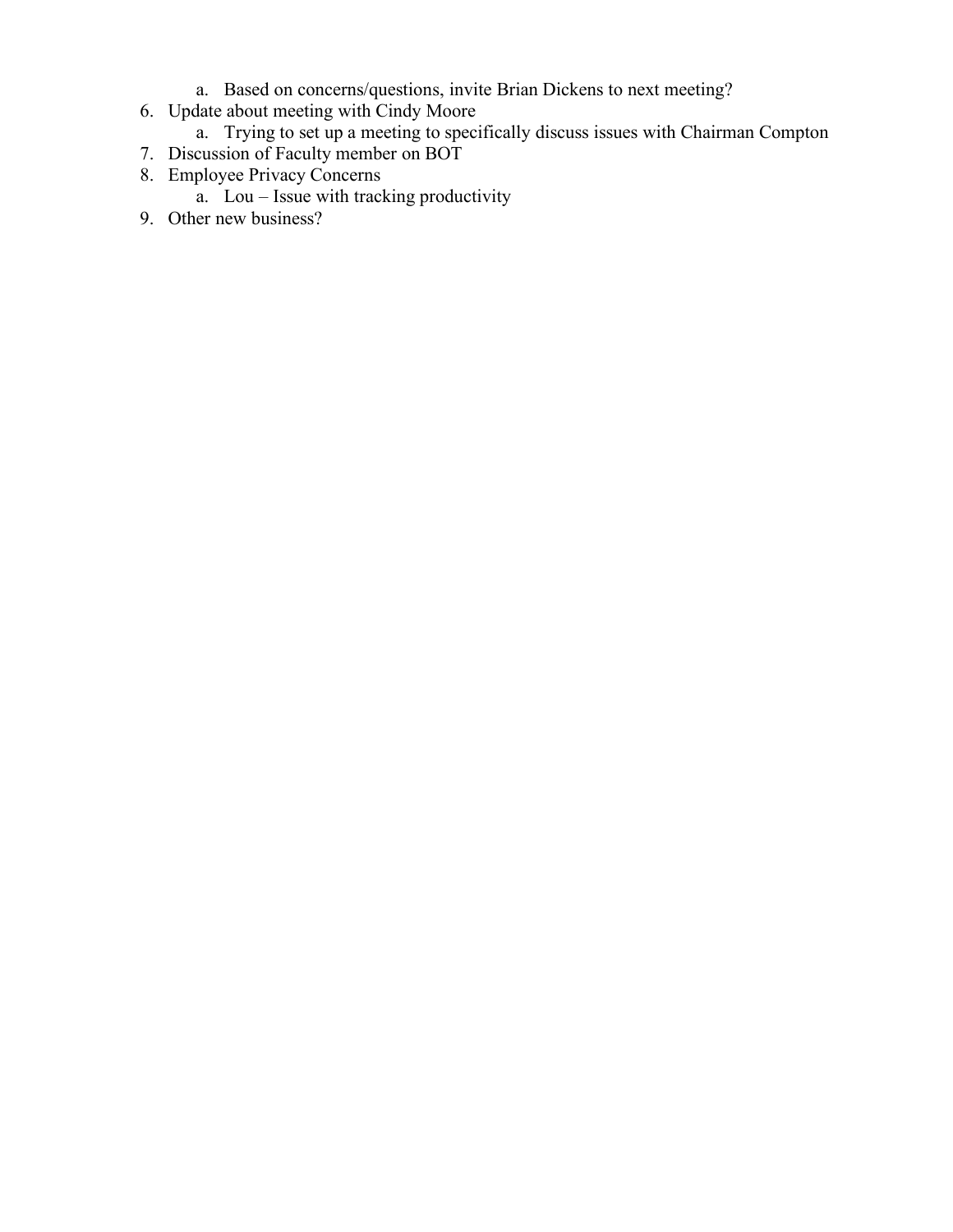# **UFC Meeting Notes**

- President Boyd was not in attendance.
	- $\circ$  He is working his way to Antarctica to run a marathon. This will be his 7<sup>th</sup> and final continent... if I heard correctly.

## **Stacey Patterson**

- The numbers for NSF reporting are due by  $1/31/2022$ 
	- o UT System is at an all time high… likely
		- UTHSC had a significant increase
- 51 license deals from Deal Flow
	- o 10 years ago UT only had 8-10
- $\bullet$  Q&A
	- o UTHSC funding increase derived from federal or state funding increases
	- o Change in contract for Y12

# **Linda Martin**

- o 2 guests were invited to help answer questions that were submitted to President Boyd
- o Updates
	- o New AVPSS position discussion
	- o HR is sending out a Faculty Satisfaction survey system wide that is well received at UTK
	- o Recent Summit to discuss strategic enrollment
		- § Specifically, How can we share applicants not admitted at one UT campus so that they can earn a UT degree at another campus.
	- o Brief comments about UT Promise
	- o Brief discussion about efforts to help Veterans receive in-state tuition
- o Discussion shifted to answering questions submitted to President Boyd
	- o Question 1 asked about how can faculty interface with UTIA faculty and staff
	- $\circ$  Question 2 asked about how to increase learner populations given the imminent decrease in traditional college students
	- o Question 3 asked about what can we do to address mental health
- o Q&A
	- o A question was asked about the "perfect storm" of omicron and no requirement for safety protocols coming this January

# **Karen Etzkorn**

- o Academic programs update
	- o UTK has at least 4 new programs and 1 modification
	- o UTC has a new program
		- o UTM has a new program

## **Further discussion**

- o Discussion on whether campus leader should be President and system leader should be Chancellor
	- o Dr. Candace White was invited to provide some context of the concern
- o Discussion of feedback about the 9-month faculty sick leave policy
	- o I encouraged us to hold discussion until January meeting:
		- This will allow all campuses to receive feedback
		- This will allow Brian Dickens to be invited to attend and answer questions about concerns
- o Discussion of a faculty member on the BOT